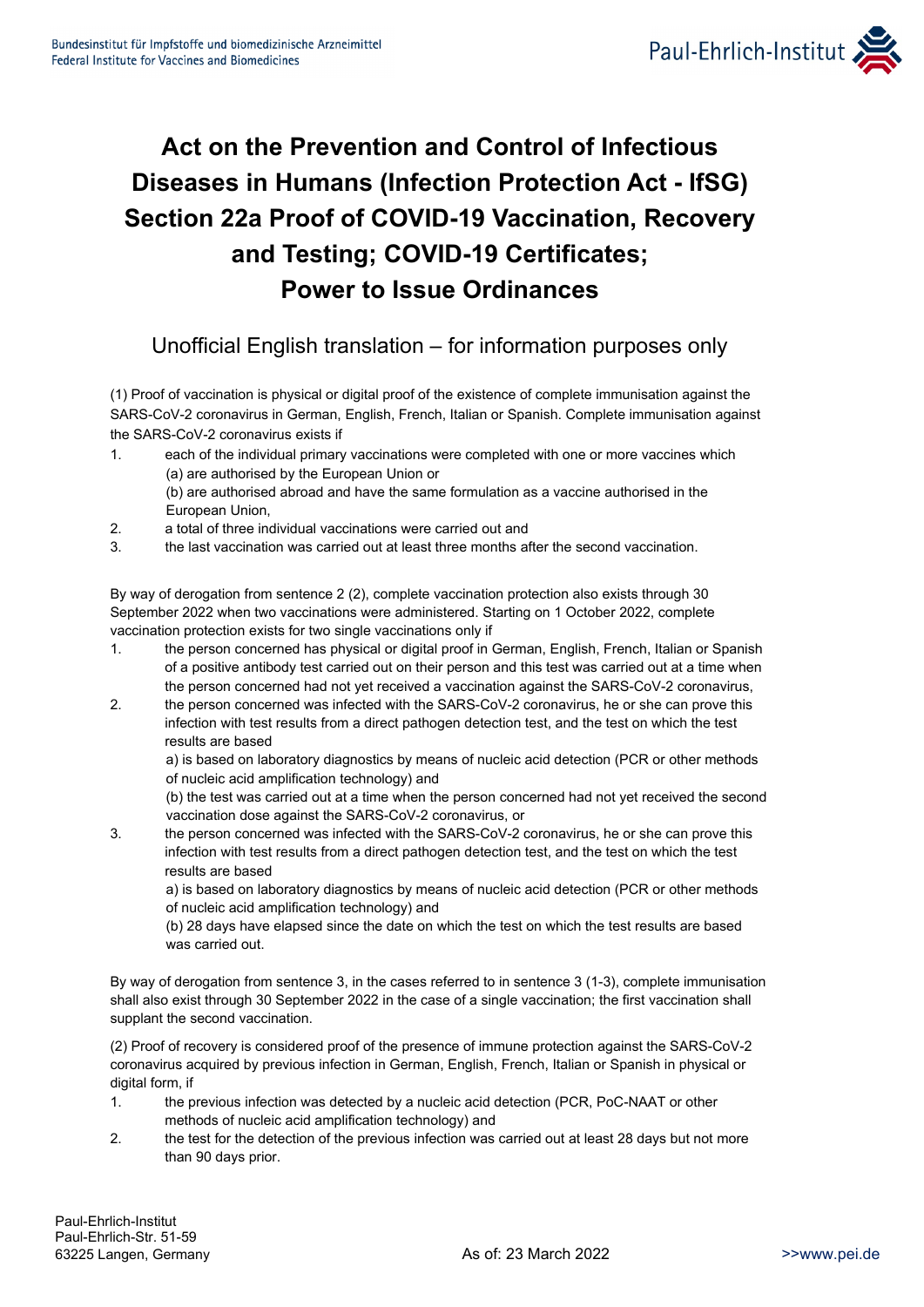

(3) Proof of testing is proof of the absence of an infection with the SARS-CoV-2 coronavirus in German, English, French, Italian or Spanish in physical or digital form, if the test on which the proof is based was carried out by in vitro diagnostic medical devices that are intended for the direct detection of the SARS-CoV-2 coronavirus or are marketable on the basis of their CE marking or on the basis of a special authorisation granted in accordance with section 11 subsection 1 of the Medical Devices Act, the test on which the proof is based was carried out no more than 24 hours ago, and

- 1. it was carried out on-site under the supervision of the person who is subject to the respective protective measure,
- 2. it was carried out in the course of workplace testing for the purpose of occupational health by personnel who have the necessary training or knowledge and experience, or
- 3. it was carried out or monitored on-site by a service provider in accordance with subsection 6 (1) of the Coronavirus Testing Ordinance.

(4) The Federal Government shall be authorised, by ordinance subject to the approval of the Bundesrat and in accordance with the current state of science and research, to regulate requirements deviating from subsections 1 to 3 for proof of vaccination, recovery and testing. In the ordinance, the Federal Government may

1. by way of derogation from subsection 1, regulate the following with regard to proof of vaccination: (a) the time intervals,

aa) which must be awaited after each individual vaccination to achieve complete immunisation and

bb) which may not be exceeded between individual vaccinations,

(b) the number and possible combination of individual vaccinations for complete immunisation and

(c) vaccines that are recognised for the purpose of proving vaccination within the meaning of subsection 1;

2. by way of derogation from subsection 2, regulate the following with regard to proof of recovery: (a) the means for proving the detection of the previous infection,

(b) the time which must have elapsed after testing to detect the previous infection,

c) the maximum amount of time that may have passed since the test to prove the prior infection was performed;

3. by way of derogation from subsection 3, regulate ways of proving a possible infection in regard to proof of testing.

In the ordinance, appropriate transitional periods shall be provided for the application of the requirements for proof of vaccination, recovery, or testing derogating from subsections 1 to 3.

(5) In addition to vaccination documentation, the administration of a vaccination against the SARS-CoV-2 coronavirus shall be certified with a digital certificate (COVID-19 vaccination certificate) at the request of the vaccinated person by the following persons:

- 1. the person authorised to administer the vaccination or
- 2. subsequently by any doctor or pharmacist.

The obligation under sentence 1 number 2 only applies if the physician or pharmacist is provided with documentation of a vaccination against the SARS-CoV-2 coronavirus and has declared themselves willing to subsequently issue certificates using appropriate measures to avoid the issuance of a false COVID-19 vaccination certificate, in particular to verify the identity of the vaccinated person and the authenticity of the vaccination documentation. In order to issue the COVID-19 vaccination certificate, the person obliged to certify the vaccination against the SARS-CoV-2 coronavirus will transmit the personal data referred to in section 22 (2) sentences 1 and 4 to the Robert Koch-Institut, which generates the COVID-19 vaccination certificate. The Robert Koch-Institut is authorised to process the personal data required to issue and certify the COVID-19 vaccination certificate.

(6) The carrying out or monitoring of a test for positive pathogen detection of the SARS-CoV-2 coronavirus shall, at the request of the data subject, be certified with a digital certificate (COVID-19 recovery certificate):

- 1. by the person authorised to carry out or supervise the test, or
- 2. subsequently by any doctor or pharmacist.